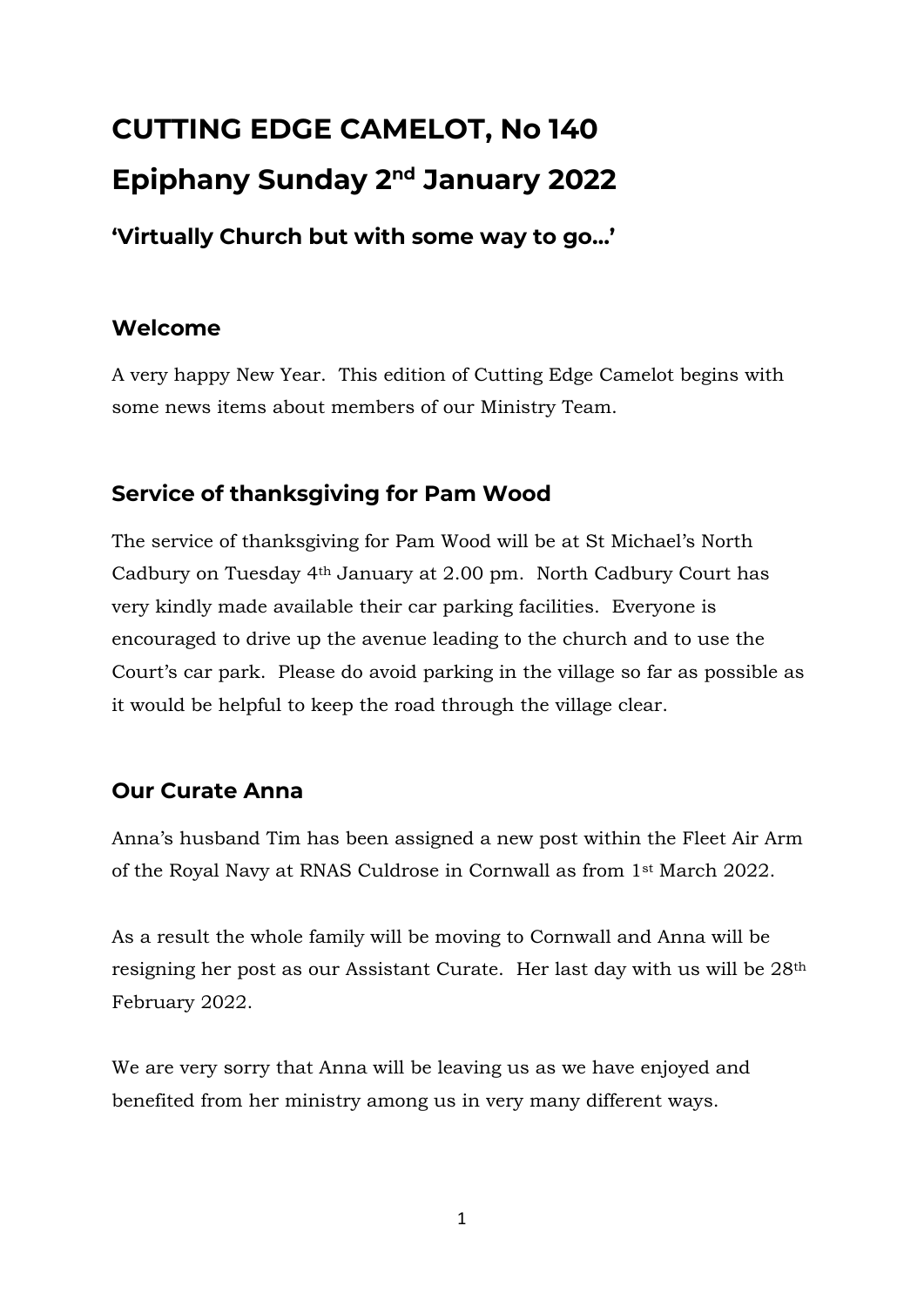However, we do wish both her and her family well in this new phase of their lives. Anna intends to complete the period of her training curacy in a new post within the Diocese of Truro. We pray that she will quickly find the right post which will build on the experience that she has gained with us.

As we all know, we cannot tell what covid restrictions we may be living under at the end of February. However, when the time comes, we will look at how we can best mark the end of Anna's time with us in the Camelot Parishes.

#### Anna adds:-

'This news may well be a bit of a surprise, and I am sorry that I have not been able to share it with you in person. Tim, Daniel and I will be very sad to leave the Camelot Parishes; I have so enjoyed my time here and have learnt a huge amount. I have most enjoyed getting to know you all and so it is you, the people, that I will miss most. Hopefully, I'll get to see more of you all over the next couple of months.'

#### **Scripture Passages**

#### *Isaiah 60: 1-6*

Arise, shine; for your light has come, and the glory of the LORD has risen upon you. <sup>2</sup> For darkness shall cover the earth, and thick darkness the peoples; but the LORD will arise upon you, and his glory will appear over you. <sup>3</sup> Nations shall come to your light, and kings to the brightness of your dawn. <sup>4</sup> Lift up your eyes and look around; they all gather together, they come to you; your sons shall come from far away, and your daughters shall be carried on their nurses' arms.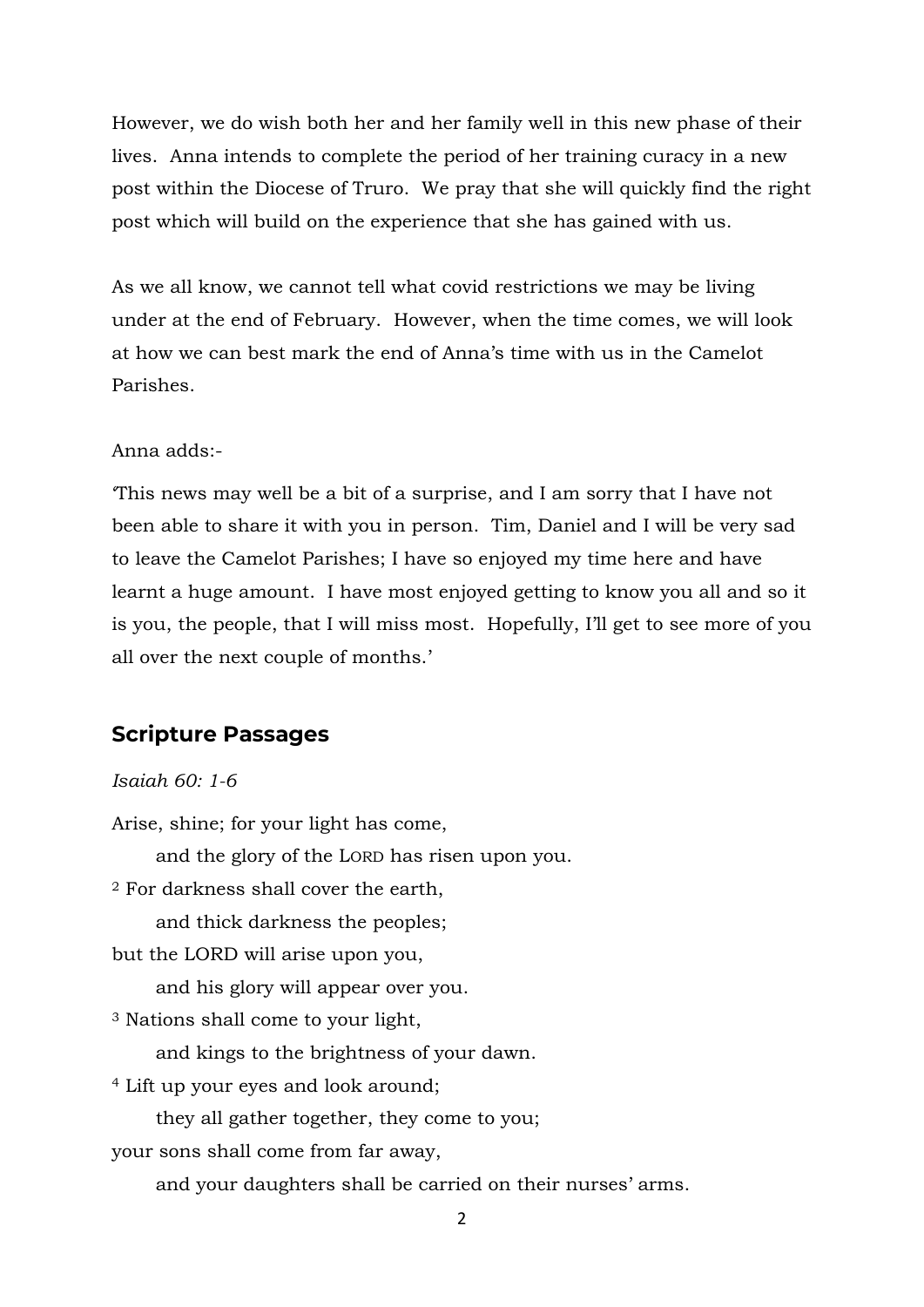<sup>5</sup> Then you shall see and be radiant;

your heart shall thrill and rejoice,

because the abundance of the sea shall be brought to you,

the wealth of the nations shall come to you.

<sup>6</sup> A multitude of camels shall cover you,

the young camels of Midian and Ephah;

all those from Sheba shall come.

They shall bring gold and frankincense,

and shall proclaim the praise of the LORD.

#### *Matthew 2: 1-12*

In the time of King Herod, after Jesus was born in Bethlehem of Judea, wise men from the East came to Jerusalem, <sup>2</sup> asking, "Where is the child who has been born king of the Jews? For we observed his star at its rising, and have come to pay him homage."

<sup>3</sup> When King Herod heard this, he was frightened, and all Jerusalem with him; <sup>4</sup> and calling together all the chief priests and scribes of the people, he inquired of them where the Messiah was to be born. <sup>5</sup> They told him, "In Bethlehem of Judea; for so it has been written by the prophet:

<sup>6</sup> 'And you, Bethlehem, in the land of Judah,

are by no means least among the rulers of Judah;

for from you shall come a ruler

who is to shepherd my people Israel."

<sup>7</sup> Then Herod secretly called for the wise men and learned from them the exact time when the star had appeared. <sup>8</sup> Then he sent them to Bethlehem, saying, "Go and search diligently for the child; and when you have found him, bring me word so that I may also go and pay him homage."

<sup>9</sup> When they had heard the king, they set out; and there, ahead of them, went the star that they had seen at its rising, until it stopped over the place where the child was. <sup>10</sup> When they saw that the star had stopped, they were overwhelmed with joy. <sup>11</sup> On entering the house, they saw the child with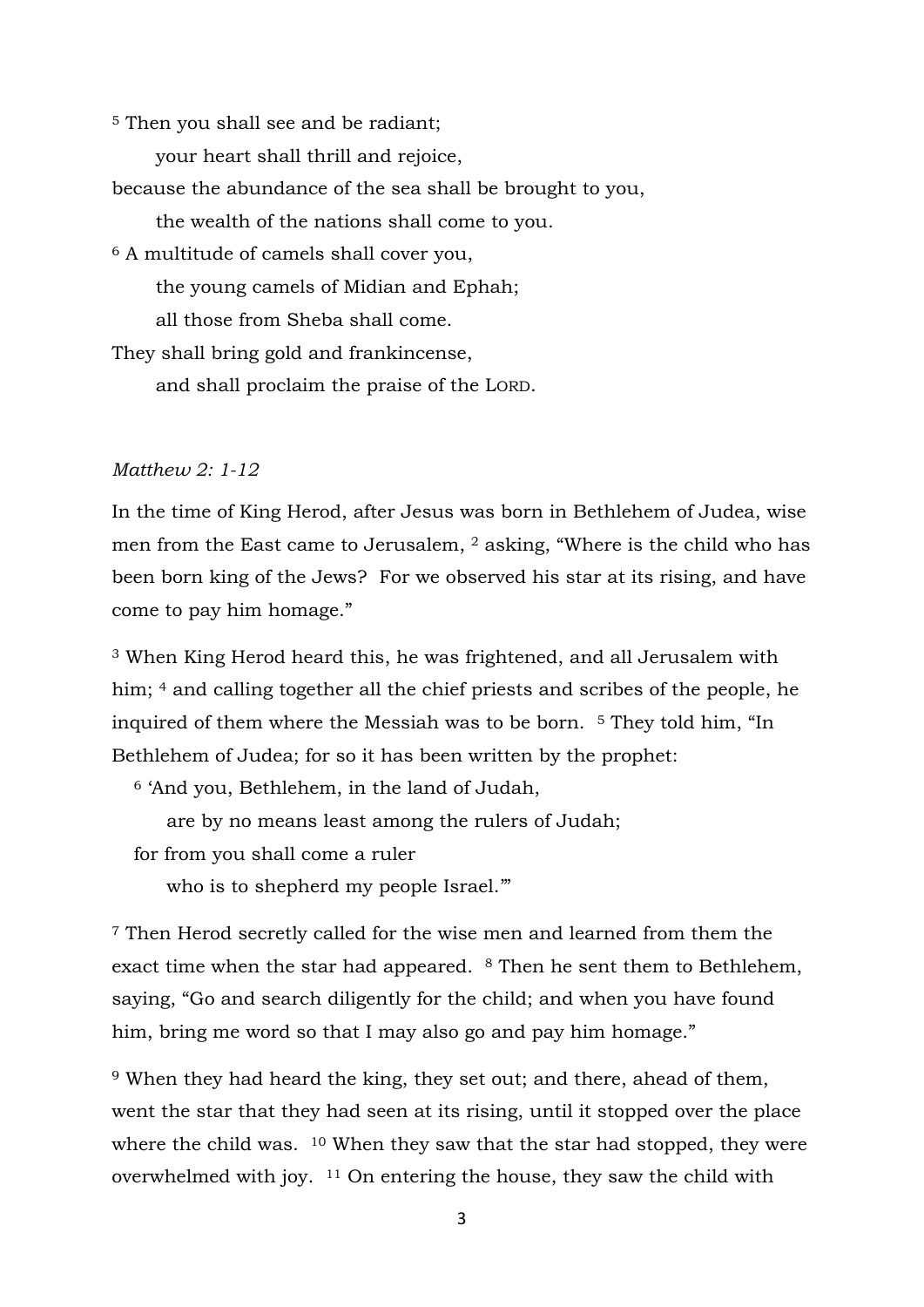Mary his mother; and they knelt down and paid him homage. Then, opening their treasure chests, they offered him gifts of gold, frankincense, and myrrh. <sup>12</sup> And having been warned in a dream not to return to Herod, they left for their own country by another road.

## **Reflection**

In my Christmas message I asked about how others might see the face and light of Christ in us. For surely one of our purposes as Christians is to encourage faith in others. But how does this happen? One key is that others see in us something that is different. So if those around us are frustrated and angry and yet we march to a different beat, that of hope, then people are likely to notice this. And although they may not be able to put their finger on exactly what is different about us nevertheless there is an undoubted power in the attraction of the light of Christ.

When we think of mission we often start by asking ourselves what practical projects we might undertake. And although this approach undoubtedly has its value we can take a different starting point, one which is much more bound up with the kind of people we are and the qualities of character that we display.

Often this is the approach to mission that we find in the Old Testament. One example comes from today's reading from the book of Isaiah. This declares the light which God's people bears and the way in which this reflects God's radiant promise, the glory of the Lord. This forms a striking and immediately noticeable contrast with the darkness which envelops other nations around them.

The contrast is an attractive one and forms the backdrop to the prophetic promise that 'Nations shall come to your light, and kings to the brightness of your dawn.' Faith in other words spreads through the light which God's people bear.

4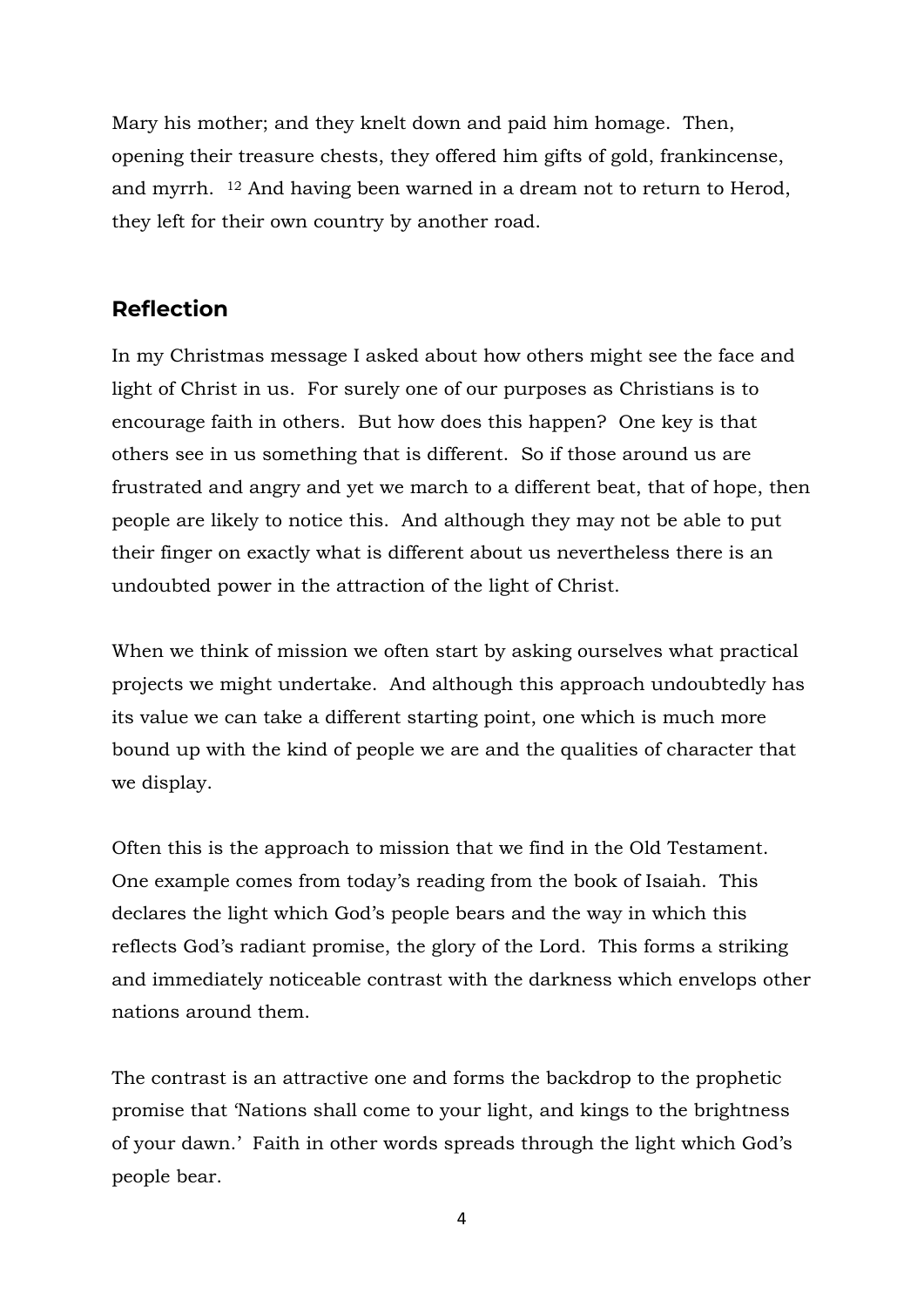As we read these words we may be reminded of our Christmas reading from John's gospel which speaks of light coming into the world with the birth of Christ. This too is associated with the glory and radiance of God's presence.

But what qualities and way of life will we need in order to draw and attract others to God?

As we turn to the famous Christmas story of the coming of the wise men from the East to the infant Jesus we are reminded first of all of the importance of worship in sustaining our life of faith. For as the wise men are drawn by the star to the light of Christ their first response to the presence of Jesus is not to try to think of some worthy activity by which they can serve Him but to stop and be still, to prostrate and pour themselves out at the throne of God.

So on seeing Jesus they kneel down and pay Him homage. This is a sign of worship, a recognition of the importance and the supreme status that they ascribe to Jesus.

In our own language it is instructive to reflect that worship is derived from Old English worthship. This helps us to understand that what we ascribe worth to, we worship. So we ask what it is that we ascribe worth to in our lives? If we answer this question honestly we may find our answers rather uncomfortable. We may find our worth in the quantity of our possessions or perhaps the variety of our life experiences or even in our knowledge and educational attainments.

And all of these can be used by God. The problem, however, arises when any of them occupies the central space in our lives that should be given to God and to Christ. For that is where we will find our true worth and that also will be what we treasure the most.

5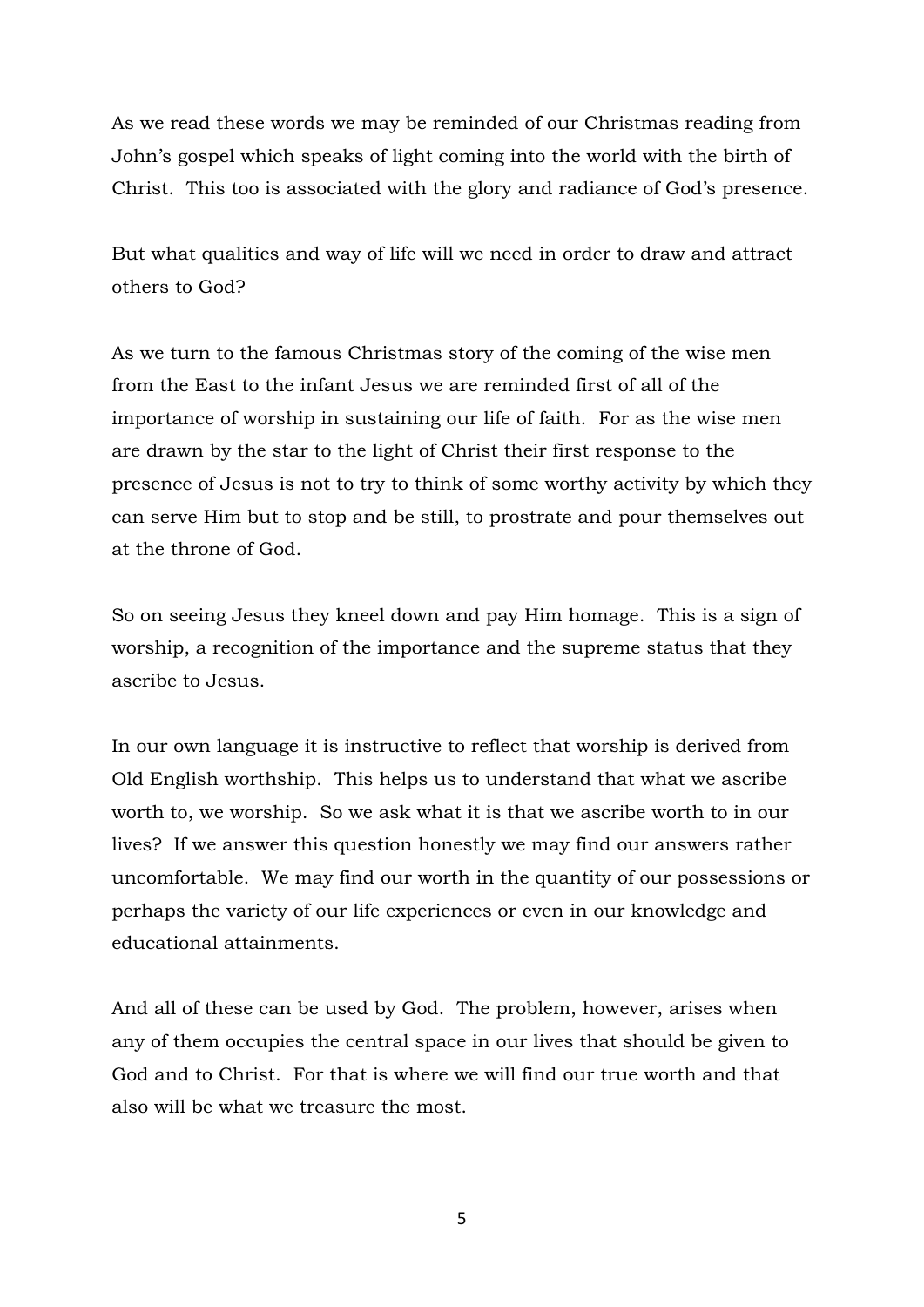And the wise men knew and understood this truth. As they worshipped Christ so they poured out their treasure, what was most precious to them, gifts of gold, frankincense, and myrrh, at His feet.

And so there is a natural connection between worship and the generous giving of possessions.

For gold, frankincense and myrrh are, first of all, each of them luxury goods which were not used for everyday activities but reserved for very special occasions.

Gold is perhaps the most obviously precious gift. What, then, is most precious to us? For we need to pour that out in worship to God.

And then we think of the aromatic fragrance of frankincense. Although not everyone may like this smell, we might perhaps think of what we consider to be most sacred and beautiful in our lives. For it is that too that we need to bring to Jesus.

Finally, there is myrrh, another fragrant substance, but this time one which can be used for embalming dead bodies. In the carol *We three kings of Orient are*, myrrh is described as the bitter perfume. As we think of myrrh we remember that on the Cross Jesus was given wine mixed with myrrh to drink and that Nicodemus brought along a mixture of myrrh and aloes to prepare Jesus' body for burial. So the gift of myrrh points us forward to Jesus' death. Perhaps we can see it also as representing our own sorrows and suffering. Are we willing to bring these to God?

So in worship we bring what is most precious and deepest in our lives to God. But more than that worship is also a powerful means of recognising and bearing witness to God and to Christ. So once again there is a powerful connection with mission.

6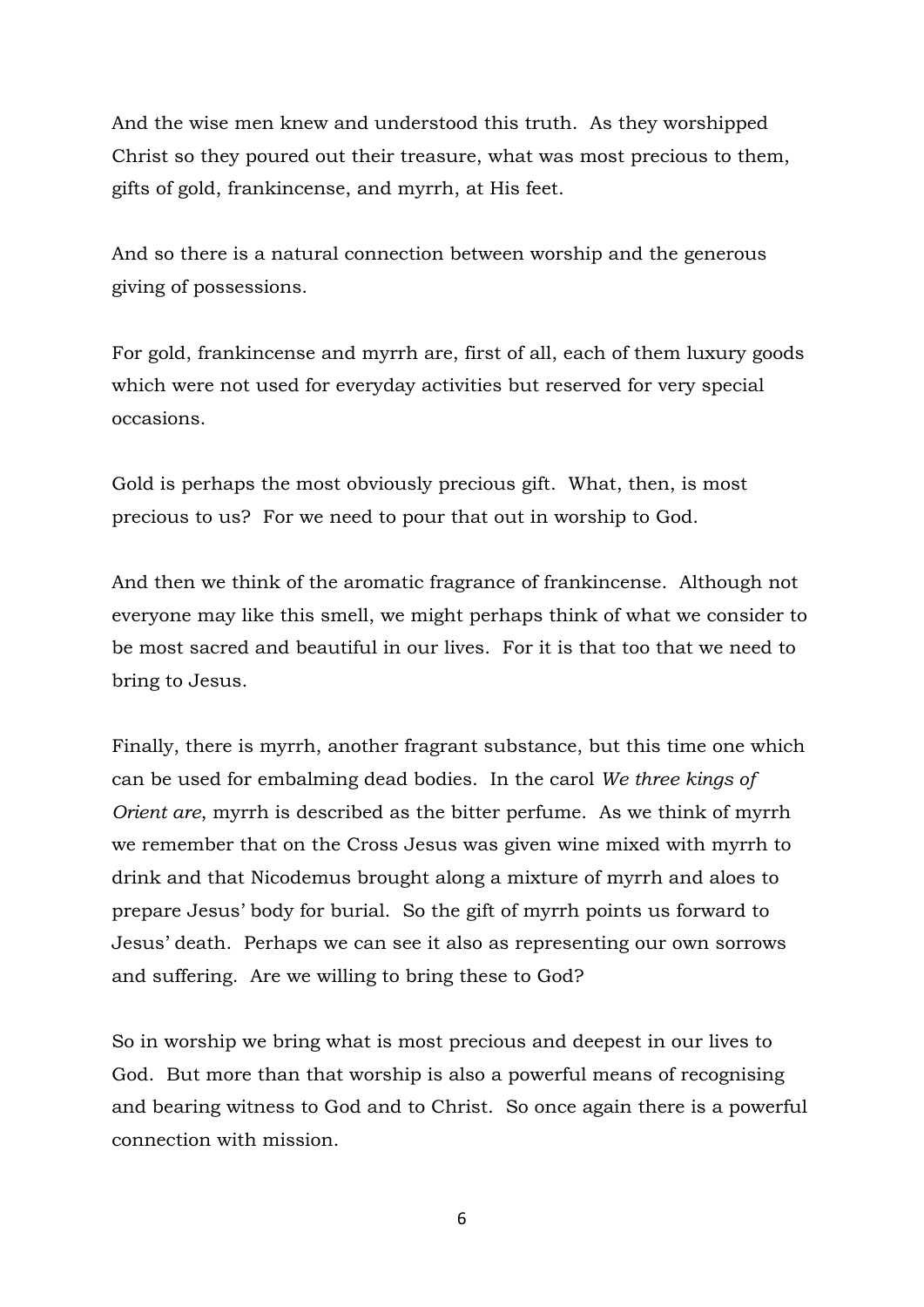So gold is a royal metal which is symbolic of and appropriate for a king. It points to the royal status of Jesus, our King and Lord. And so we ask who or what we recognise as king in our lives. What is it that we see as being of utmost importance?

Frankincense is used by priests in the place of worship. Do we recognise Jesus as our priest, pathway to God?

And myrrh as we have said points to the suffering of the Cross. Jesus is a King but instead of enjoying a life of wealth and privilege, He is a suffering King who is our Saviour.

As we think about the gifts which the wise men laid at Jesus' feet we might ask ourselves what is most precious in our lives. For it is this that we need to pour out on God's altar. Is it riches, status, a sense of beauty or even our own unresolved suffering and grief? For as we give ourselves to God so also we receive gifts from Him such as peace, joy and light. And in this way we become those who, like the people of God whom Isaiah speaks of, draw others to the light of Christ.

*Tristram*

#### **Masks are still back**

Just a reminder to everyone that under the government's Plan B covid restrictions masks are once more mandatory in churches.

#### **Points for Prayers**

- Like the wise men pouring out our gifts in worship
- Continuing concerns about the rise in cases of the Omicron variant and any further decisions that need to be made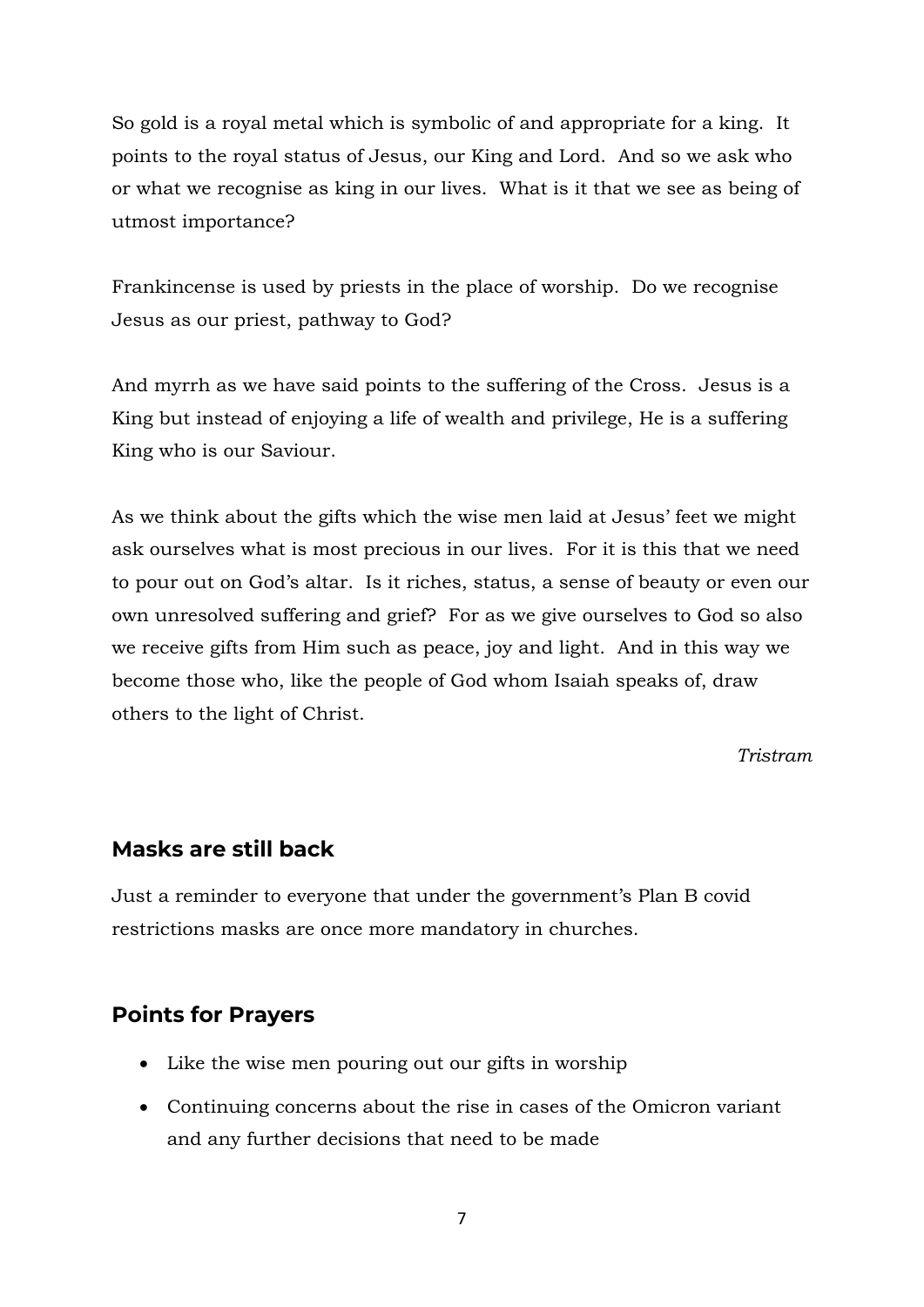- Continued thanksgiving for the care, skill and courage of NHS workers and that they will not be overwhelmed by the demands on them in the winter period
- Those whom we know who are facing illnesses of all kinds and have recently been bereaved
- Pam's service of thanksgiving on Tuesday
- Anna and Tim and their future as they prepare for their move to Cornwall
- Bishop Ruth and the rest of the Diocesan staff as they take on additional responsibility in this vacancy in See
- For the choice of a new Bishop, someone who shares God's heart for this Diocese
- For Elliscombe House in Higher Holton now reopened and for its first residents
- For North Cadbury Church School and other local schools as they prepare for their new term
- Prayers and thanksgiving for contributions to the foodbanks and for those helping to take these to the foodbanks.

# **Hymn/Carol**

A famous carol which describes the visit of the wise men to Jesus is 'We three kings of Orient are.'

## **Services for this Sunday and next**

| Sunday 2 <sup>nd</sup> January | 9.00 am Communion, Yarlington           |
|--------------------------------|-----------------------------------------|
| Sunday 2 <sup>nd</sup> January | 9.30 am Camelot Matins, North Cheriton  |
| Sunday 2 <sup>nd</sup> January | 11.00 am Group Communion, North Cadbury |
| Sunday 9 <sup>th</sup> January | 9.30 am Communion, Galhampton           |